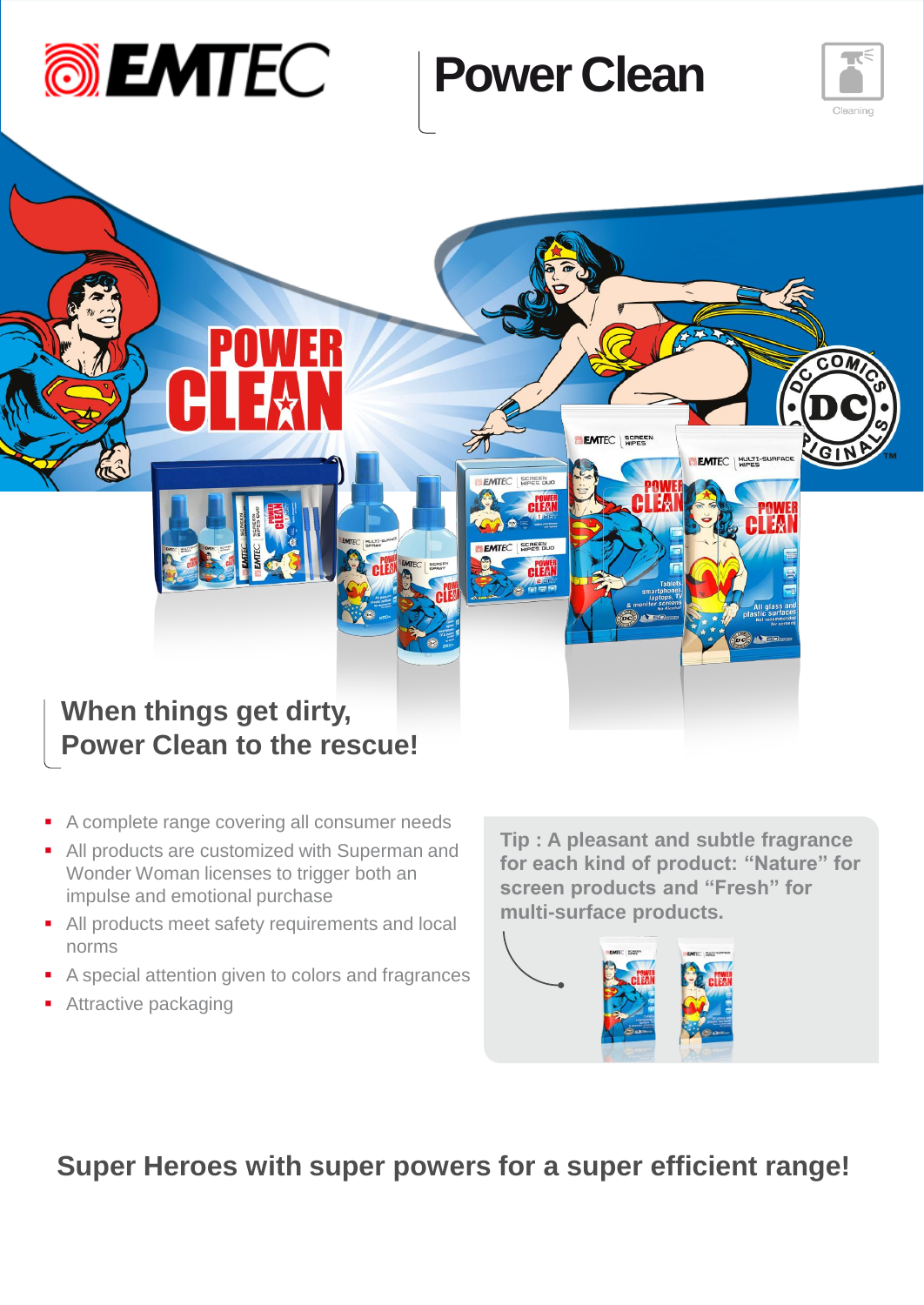#### Multi-surface spray and wipes

MTFC I HULTI-



- Fragrance: Fresh
- For all glass and plastic surfaces
- Two packagings:
	- 2-ply wipes: 50 units
	- **Spray: 250ml with microfiber cloth with Wonder Woman** and Superman logos displayed in a transparent box

- Fragrance: Nature
- For all kind of screens
- Two packagings:
	- 2-ply wipes: 50 units
	- Spray: 250ml with microfiber cloth with Wonder Woman and Superman logos displayed in a transparent box

Screen spray and wipes





Wet and dry cleaning wipes duo





- Fragrance: Nature
- For tablets, smartphones and laptops
- Useful! Easy to slip in your pocket or briefcase
- Use:
	- **1 WET:** Clean the screen with the wet wipe
	- **2 DRY:** Polish with the dry wipe
- Pack of 10 Duo
- Displayed in a transparent box with a butterfly hole